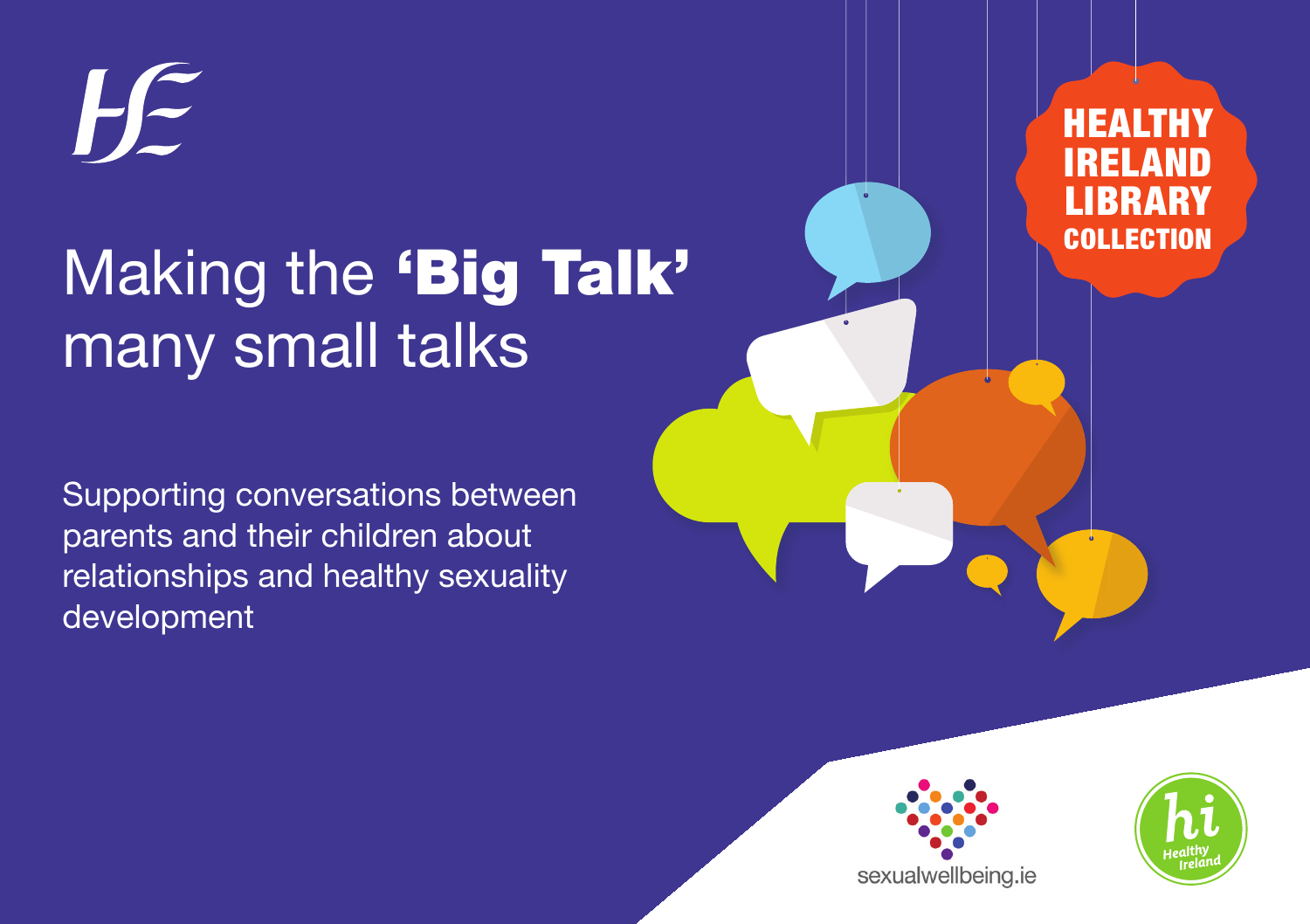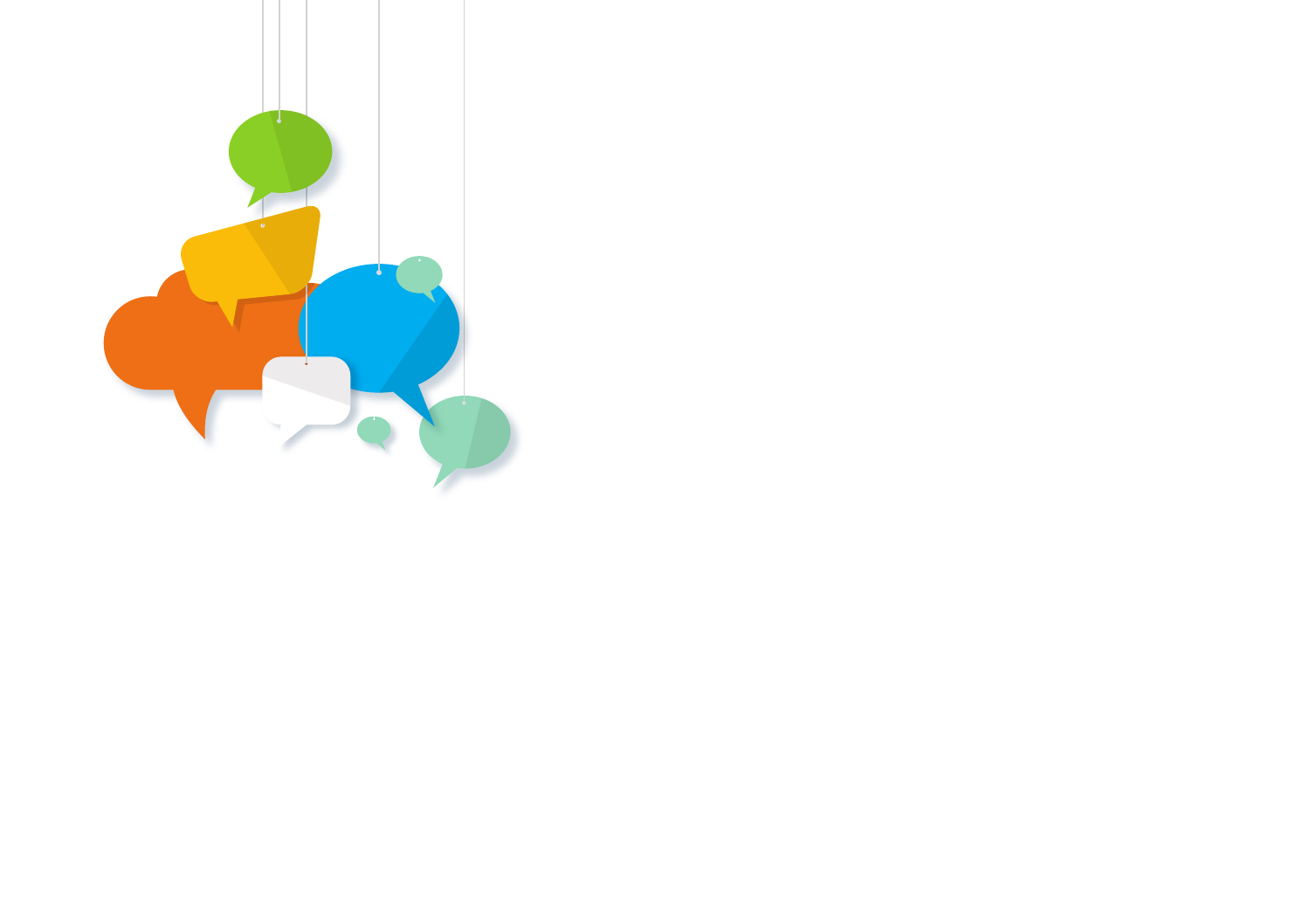## **What is this booklet about and why is it important?**

**For many parents and carers**, it can be difficult to find the right words to talk with children about relationships, sexuality and growing up. To help you to have these conversations from your child's early years through to adulthood, this booklet lists some recommended books available through the 'Healthy Ireland (HI) at Your Library' programme and a range of other supports.

**Taking the opportunity** to have many small conversations as your child grows, minimises the potential awkwardness of having a single 'Big Talk' and can nurture a family habit of talking about important issues. This will help your child to develop a healthy attitude to their body, sexuality and relationships - and see you as a trusted source of information and advice in a world of confusing and conflicting messages.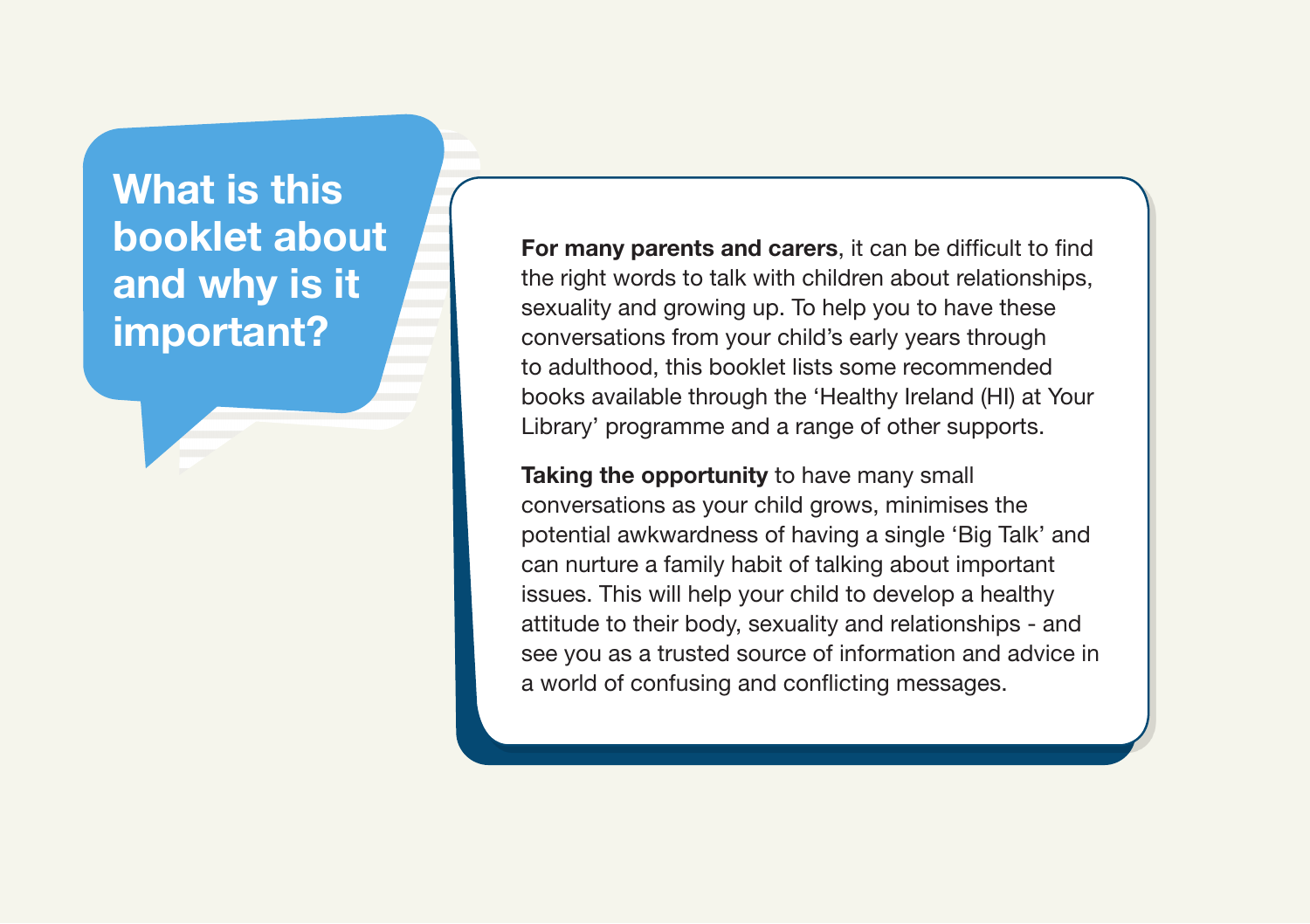## **What the research says...**



- Knowingly and unknowingly, parents constantly pass on knowledge, attitudes and values to their children about the body, relationships and sexuality.1
- Most parents want to help their children to develop positive and healthy attitudes to their bodies, relationships and sexuality.1
- Sexuality education has a positive impact on young people's sexual health knowledge and their related behaviours.<sup>2, 3</sup>

So having accurate and supportive conversations with your child, in an ageappropriate way, can help them make wiser choices and develop healthy behaviours in relation to sexuality and sex. With this in mind, the resources and subject matter listed in this booklet reflect children's different life stages.

- 1 Conlon, C. (2018) Supporting Parents Communicating with Children Aged 4–9 Years about Relationships, Sexuality and Growing Up.
- 2 UNESCO (2018) International Technical Guidance on Sexuality Education; WHO(2010) Standards for Sexuality Education in Europe.
- 3 ESRI (2020) Talking about Sex and Sexual Behaviour of Young People in Ireland.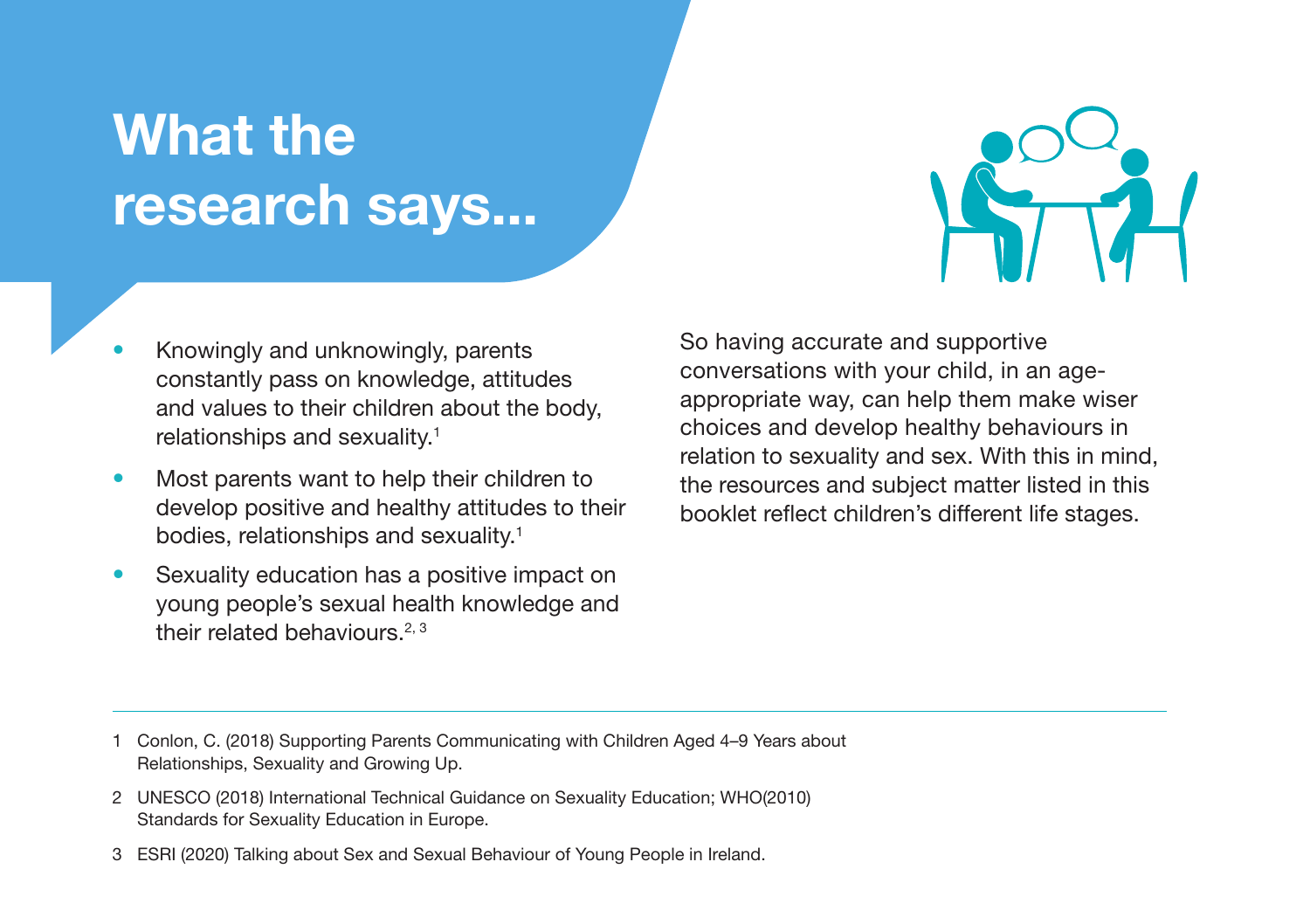The information listed in this booklet suggests some topics you might talk about at different ages. However, you know your child and are best placed to understand and meet their individual relationship and sexuality education needs.



#### **Some Healthy Ireland recommended books to get you started**



**Making the 'Big Talk' many small talks** - series of booklets for parents of children of different ages Health Service Executive (HSE)

**Conversations that matter: talking to children and teenagers in ways that help**

Margot Sunderland



**Help your kids with growing up** Robert Winston

#### **Note**

The word 'sexuality' is used in this booklet to refer to all aspects of a person's sexual development. It is not restricted to sexual orientation and sexual activity.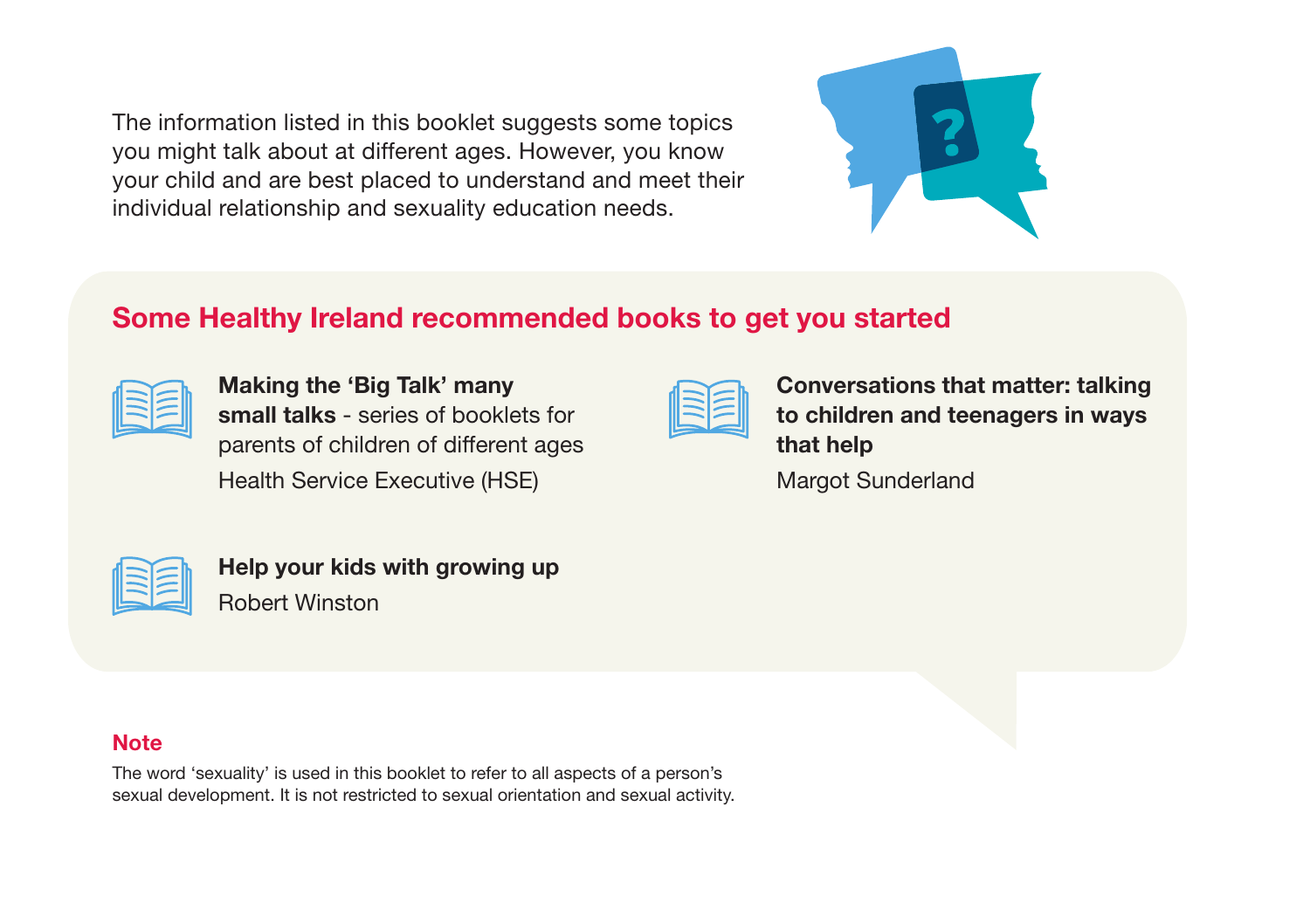

#### **Let's talk about...**

- How it's okay to ask questions about anything and expect a reasonable response
- Understanding and naming feelings and emotions
- Gender that feeling of being a boy, girl or other
- Appropriate and inappropriate touching of others and by others
- The correct names of body parts, including genitals
- How touching their own private parts is okay but shouldn't be done in public



### **Healthy Ireland Reading List**

**Making the 'Big Talk' many small talks: 4-7 years** Health Service Executive (HSE)

#### **And Tango Makes Three**

Justin Richardson, Peter Parnell and Henry Cole

#### **The Great Big Book of Families**

Mary Hoffman and Ros Asquith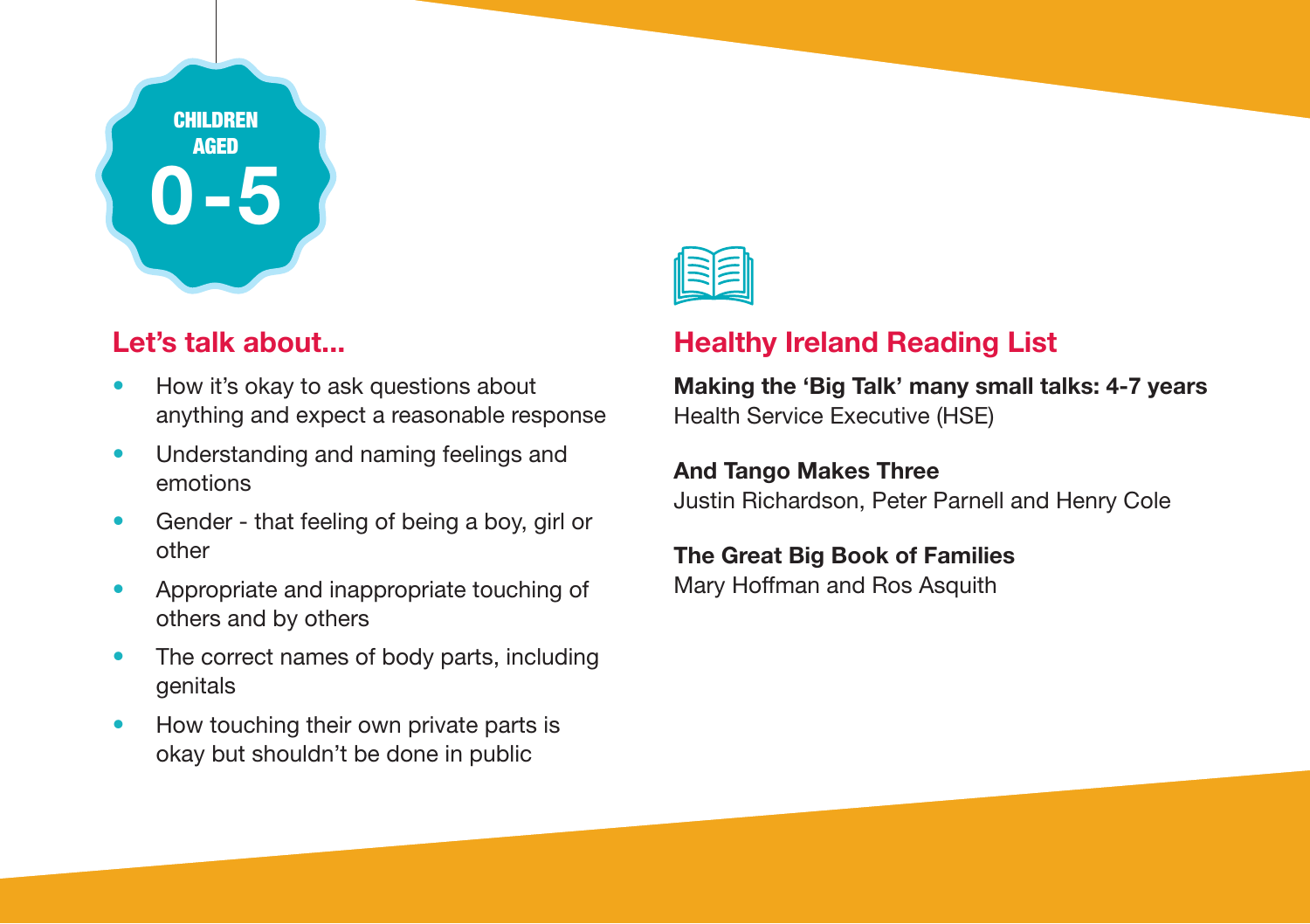



#### **Let's talk about...**

- Bodies and emotions in a positive and respectful way
- Being assertive about body ownership
- Gender and its healthy expression
- Where babies come from
- Different family structures (e.g. singleparent, two-parent, same-sex parents)

#### **Healthy Ireland Reading List**

**Where Willy Went** Nicholas Allen

**Let's Talk about: Where babies Come From** Robie H Harris and Michael Emberley

**Let's Talk about: The Birds and the Bees** Robie H Harris and Michael Emberley

**Let's Talk about: Girls, Boys, Babies, Bodies, Families and friends**  Robie H Harris and Michael Emberley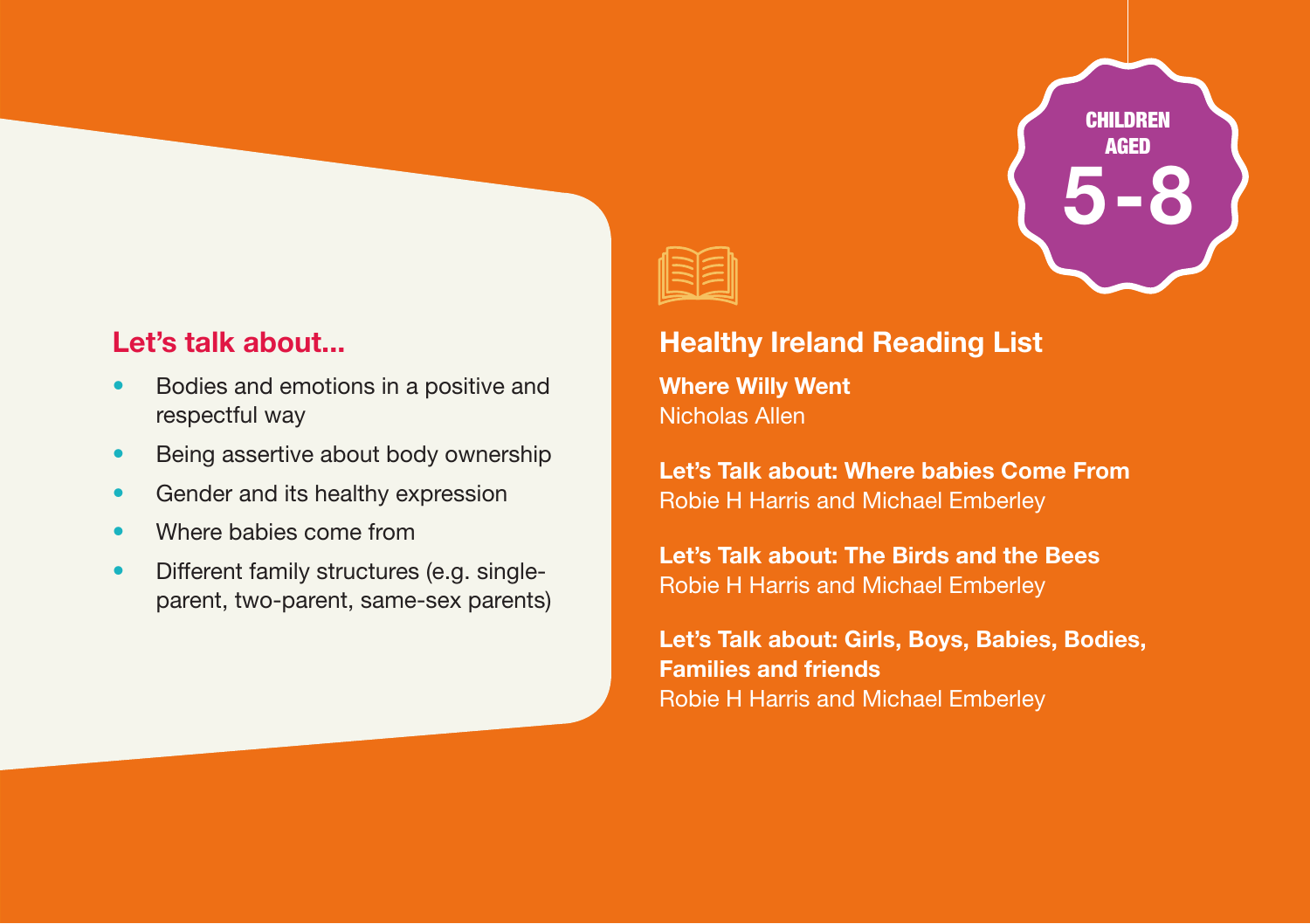

#### **Let's talk about...**

- Changes in puberty and how to prepare for them
- Hygiene and how to look after the body
- Healthy and unhealthy friendships
- Using the internet and how to stay safe online and offline
- Gender and gender stereotypes in the media

### **Healthy Ireland Reading List**



**Making the 'Big Talk' many small talks: 8-12 years**  Health Service Executive (HSE)

**Busy Bodies** Health Service Executive (HSE)

You are awesome Matthew Syed

**What's happening to me? (Boy)** Alex Frith

**What's happening to me? (Girl)** Alex Frith

**The Care and Keeping of You Book 1**  Valerie Lee Schaefer and Cara Natterson

**Dr Christian's guide to growing up**  Christian Jessen

**Dr Christian's guide to dealing with tricky stuff**  Christian Jessen

**The girls guide to growing up great** Sophie Elkan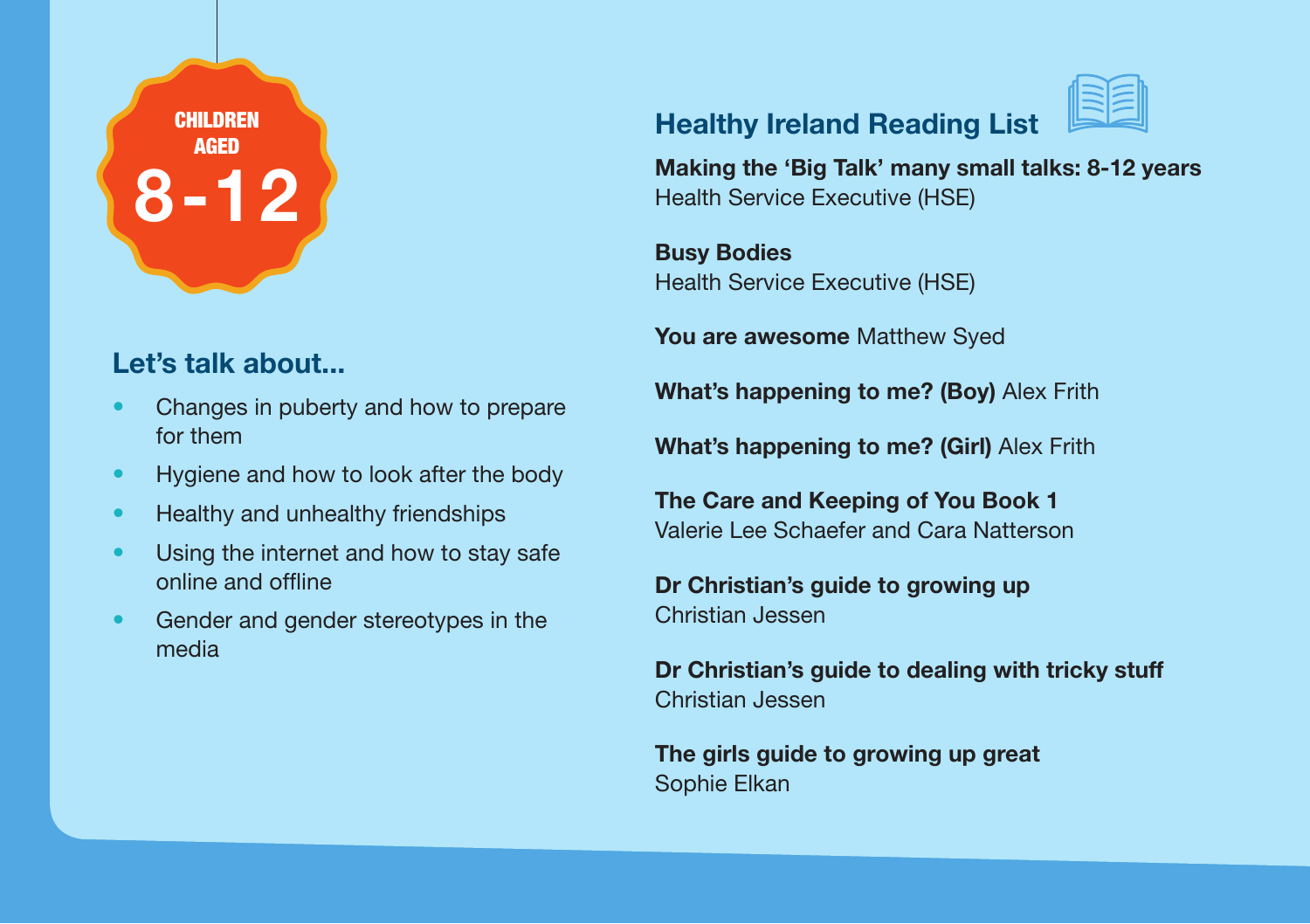- body image and sexuality
- What makes a healthy relationship and the importance of boundaries
- Sexual orientation, attraction and love
- Developing personal values about sexuality
- The law in relation to online and off-line sexual activity
- Appropriate internet use and how to stay safe
- The practice of safer sex including contraception, STIs and sexual consent
- How to get trustworthy information on sexuality, sexual health and related services



**Making the 'Big Talk' many small talks: 13-18 years**  Health Service Executive (HSE)

**The Care and Keeping of You Book 2** Cara Natterson

**Growing Up for Boys** Alex Frith and Felicity Brooks

**Consent - The new rules of sex ed** Jennifer Lang

**Let's talk about: changing bodies...** Robie H Harris and Michael Emberley

**Trans Mission** Alex Bertie

**This book is gay** Juno Dawson

**Spare me "The Talk"!** Jo Langford

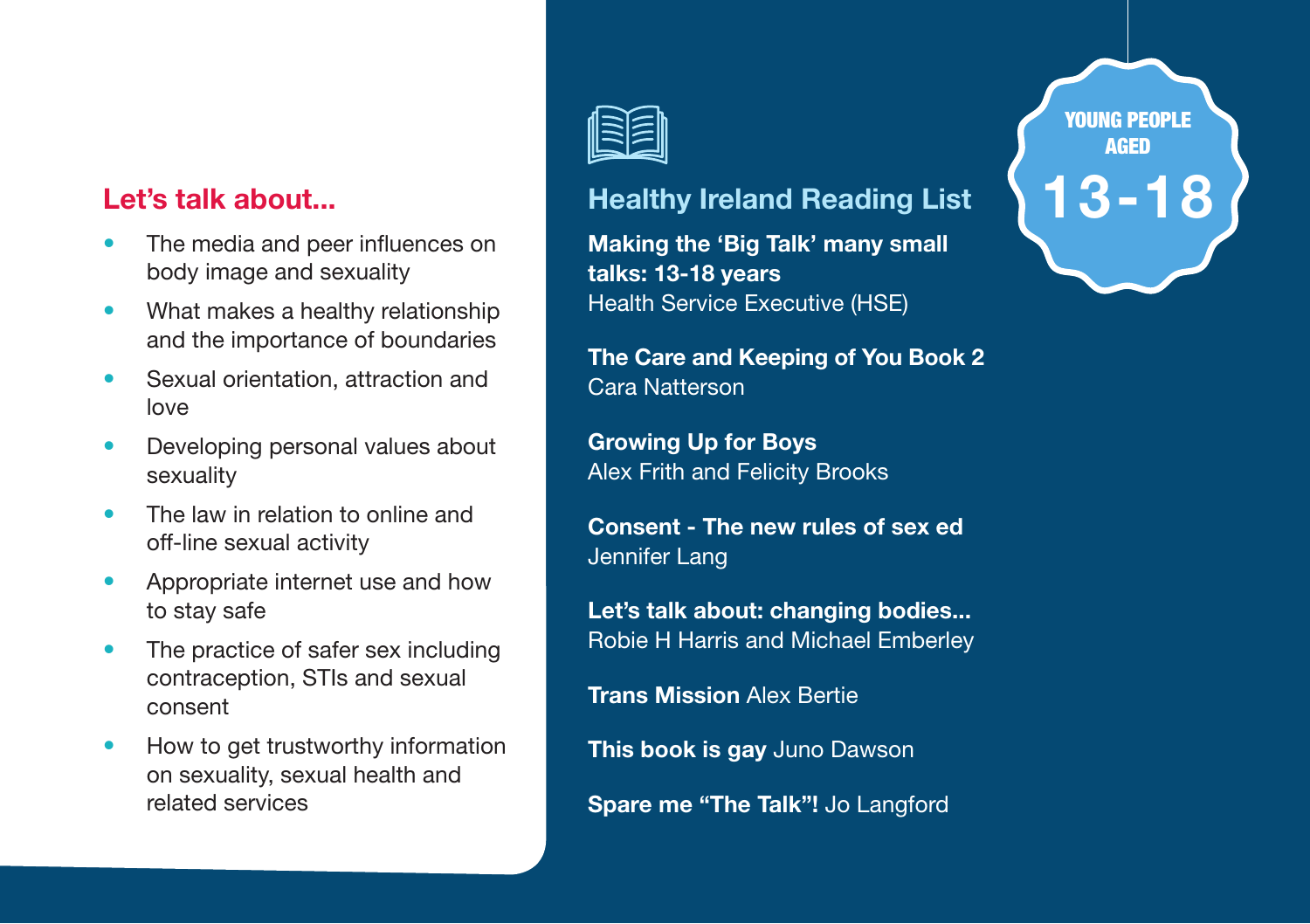**Be prepared:** Use books and videos at each stage of their development to decide what messages about relationships and sexuality you would like to communicate.

**Start early and keep it simple:** Start talking to your child about relationships, sexuality and growing up from a young age. This helps to normalise these conversations and build healthy habits.

**Make it relevant:** See a pregnancy or new baby in the family, or a sexuality issue on screen or in the media, as an opportunity to talk.

> **Layer, don't load:**  It's not a one-off performance, so don't try to fit everything in at once. You can revisit topics as your child's interest and understanding develops with age.

**Be an 'askable' parent:** Through your words and tone, welcome your child's curiosity. Ask gentle questions to see what they already know. If you don't have the answer to a question, it's OK to say that you don't know but will find out.

**Be a 'tellable' parent:** Really listen to what your child is saying to you about their lives; about their joys, concerns and worries. They will do this through their words and actions.

**Teach facts, then go further:** Talk to your child about your opinions and beliefs on all aspects of sexuality, including what makes for healthy relationships.

#### **Teach body ownership:**

It's important your child understands that their body is their own and they don't have to let anyone touch them in a way that's unsafe and/or unwanted. This is the beginning of teaching them about consent. As they get older you can talk about consent in relation to posting text or images online, and later on, about sexual activity.

**Tips for talking about relationships,** 

**sexuality and growing up**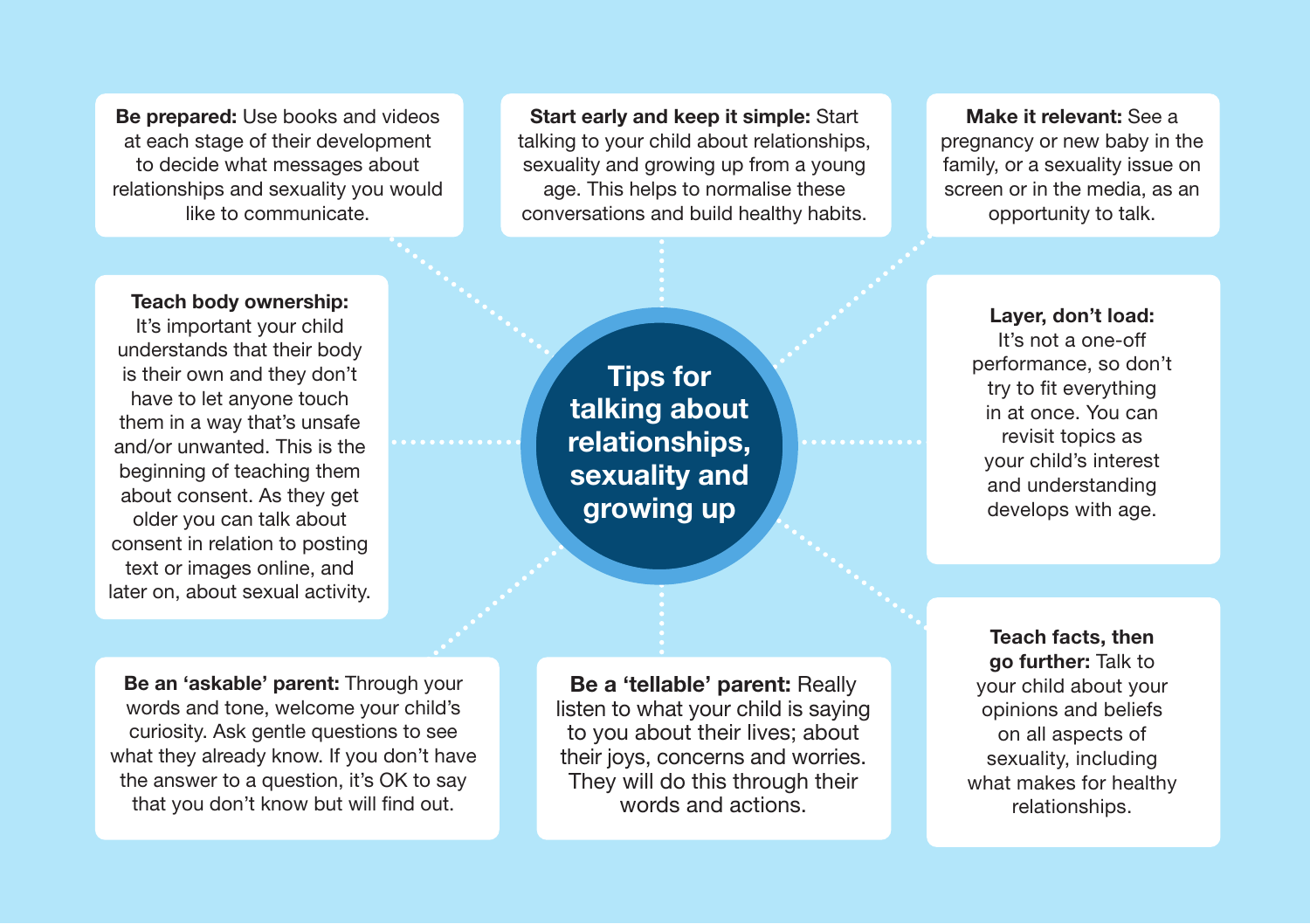#### **Additional Relationship and Sexuality Resources**

- **sexualwellbeing.ie** is the HSE's sexual health website and has a section to help parents talk with their children about relationships, sexuality and growing up.
- **healthpromotion.ie** is the HSE's site for viewing, downloading and ordering **free resources** on a wide range of topics including sexual health.
- **mychild.ie** is the HSE site that provides information on all aspects of pregnancy, baby and toddler health including healthy sexuality development.
- staysafe.ie is the website for the Stay Safe Programme which is taught in most primary schools. The site has a section for parents.
- webwise.ie is part-funded by the Department of Education and offers advice and information for parents and schools to help them promote online safety to their children and students.

#### **Parenting Courses and Support**

- National Parents' Council Primary **(NPC) www.npc.ie**
- National Parents' Council Post Primary **(NPCPP) www.npcpp.ie**
- Irish Family Planning Association **(IFPA) www.ifpa.ie**
- BeLonG To Youth Service **www.belongto.ie**
- Transgender Equality Network Ireland **(TENI) www.teni.ie**